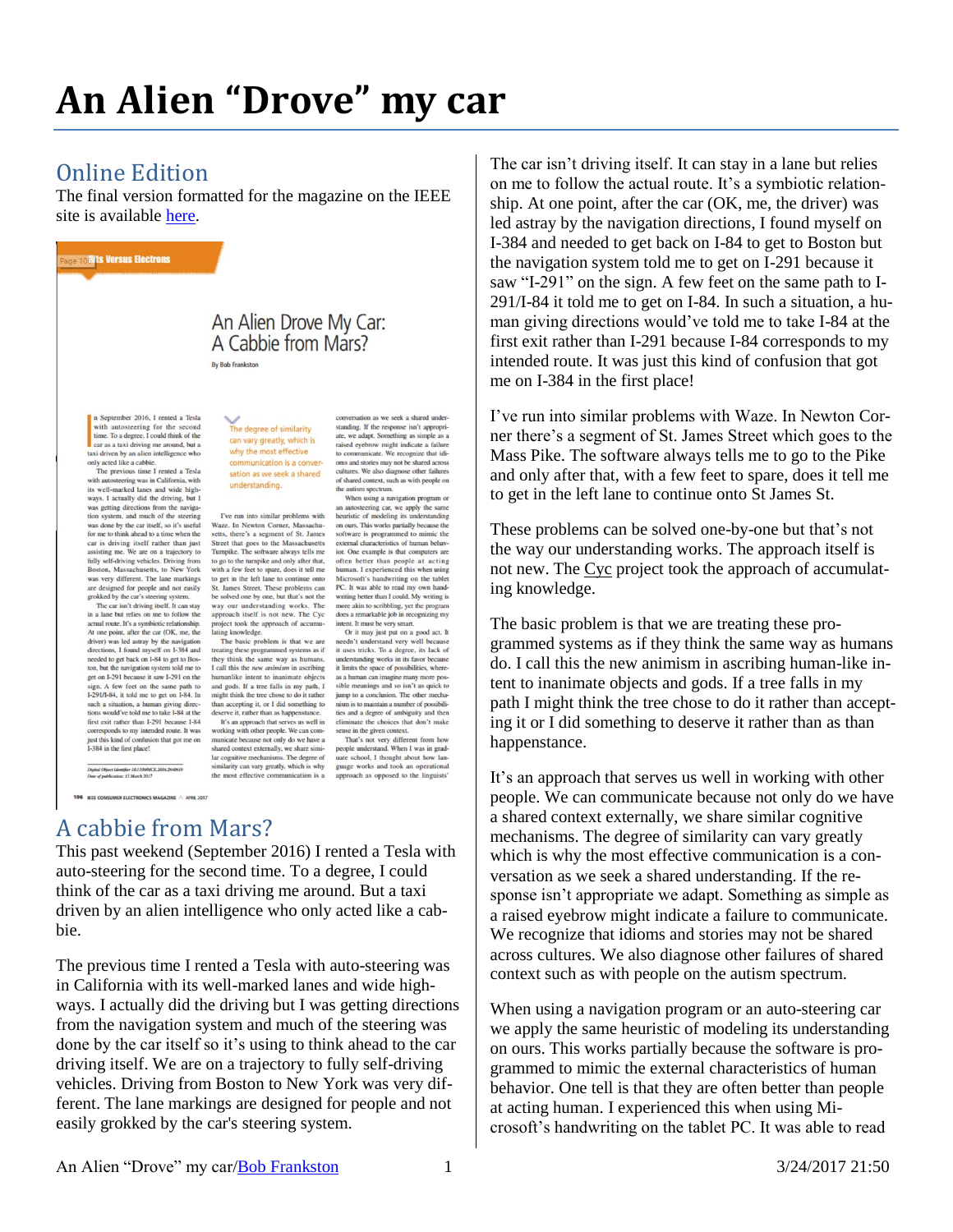my own handwriting better than I could. My writing is more akin to scribbling yet the program does a remarkable job in recognizing my intent. It must be very smart.

Or it just puts on a good act. It needn't understand very well because it uses tricks. To a degree its lack of understanding works in its favor because it limits the space of possibilities whereas a human can imagine many more possible meanings and thus isn't as quick to jump to a conclusion. The other mechanism is to maintain a number of possibilities and maintain a degree of ambiguity and then eliminate the choices that don't make sense in the given context.

That's not very different from how people understand. When I was in graduate school I thought about how language works and took an operational approach as opposed to the linguists' formal grammars. The approach of parsing a sentence into deep structures didn't make sense to me because it meant eliminating the essential ambiguity. It seemed to make more sense to maintain that ambiguity as long as possible and then eliminate possibilities that didn't work.

(This works best when words (or phrases) serve as the brain's internal representation and conversations between people are similar to our internal dialog. But that's another topic).

Computers "think" differently from people. Note that I put "think" in quotes to distinguish it from the way people typically conflate "thinking" with self-awareness. I'm just using think in the sense of cognitive process. This is part of the confusion caused by using anthropomorphic terminology for dynamic systems. We use such terms because, as we've seen, the emergent properties are indeed similar to what we see in other people. But it makes it all-too-easy to slip into projecting human cares on inanimate objects.

If we accept that these are alien intelligences, we can start to speak to them in something akin to a native language. We can designate roads as auto-steering friendly. On those roads, human drivers may see their line gradually disappear and understand they are supposed to merge while yielding. That same highway can have "Tesla" markers showing the merge path and giving the merge rules.

Driving the Tesla, I was acutely aware of the limits of the software and tested my understanding. My wife didn't always appreciate those tests or the Tesla's "judgment". It tends to drive more closely to side obstacles than people are comfortable with. The software should be as concerned about people's comfort zone as it is about safety. It had difficulty with many situations that are obvious to people, like not staying in a lane that is disappearing.

Given how intelligent the car seemed to be, why didn't it deal with traffic lanes and follow directions to turn? That's probably coming but city streets will remain a challenge especially for roads that don't have definite lanes and a myriad of other such ambiguities and unstated assumptions.

Having two different intelligences sharing the same highway can be a challenge. The onus, to a degree, is on the aliens partially because they are visitors but also because they are, for now, expecting self-driving cars to be more responsible and to yield to their human counterparts' careless behavior. If I know a car is on auto-steering I might merge into its lane knowing (sometimes naively) that it will yield.

It's frustrating for the self-driving cars (or at least their programmers and users) in that it can't take advantage of its adroitness. Such cars can drive faster and closer to their design limits while making tradeoffs for fuel use. They can also cooperate with other cars on the road and coordinate along stretches of roads. A two-lane road for such cars can have the capacity of a three-lane road; even one lane roads can be "bonded" the way network wires can.

It's understandable that the current emphasis is on solving the problem entirely within the car. Once we are able to get past emulating people we can take advantage of the real capabilities of these alien intelligences. We can also start to rethink transportations and what cars are.

When speaking to someone who doesn't speak your language you don't shout, you try to find a common vocabulary. Instead of treating cars as your best friend we need to think in terms of the new possibilities of our "smart" devices. Instead of a driverless car we might provide rides using whatever vehicle is available and appropriate for the task. Self-driving taxis rather than cars.

We need to be wary about extrapolating our love affair with these automatons as our devices become increasingly capable and intelligent. The algorithms they are built on don't really care but only act as imperfect and, often buggy reflections of what we teach them and show them. But we can't always extrapolate what happens as these systems evolve. Algorithms that work in the small may not work in the large and algorithms which apply to populations may be perverse when applied to individuals. They simply cannot care.

One positive result of trying out the Tesla's auto-steering system is that my wife now has a high opinion of my driving, or, at least, that I am better than your average Tesla.